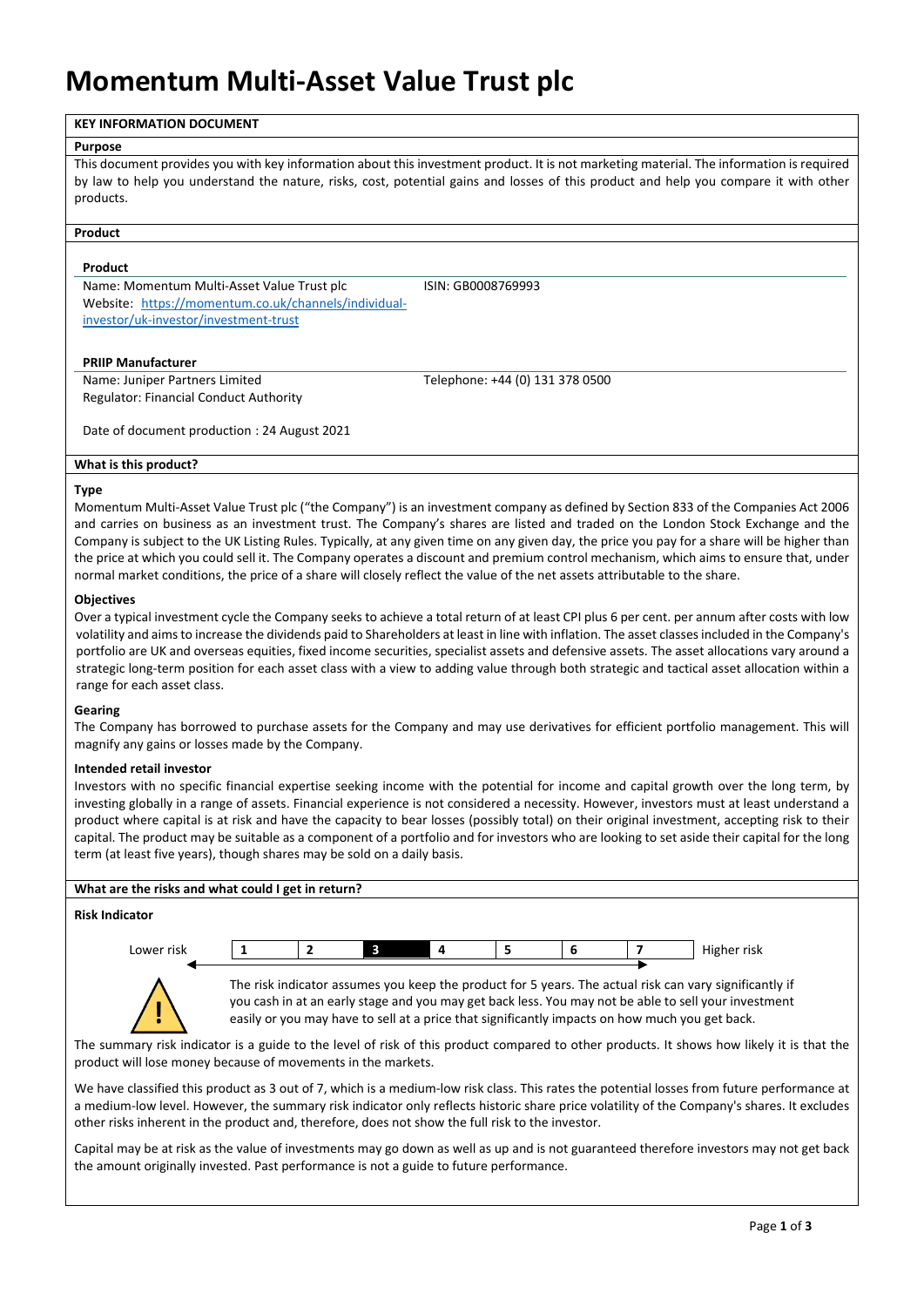# **Momentum Multi-Asset Value Trust plc**

This product does not include any protection from future market performance so you could lose some or all of your investment.

Performance for the purposes of this Key Information Document has been based on share price total return with dividends reinvested.

# **Performance Scenarios**

| Investment £10,000         |                                     |            |           |                                            |
|----------------------------|-------------------------------------|------------|-----------|--------------------------------------------|
| <b>Scenarios</b>           |                                     | 1 Year     | 3 Years   | 5 Years<br>(Recommended<br>holding period) |
| <b>Stress scenario</b>     | What you might get back after costs | £2,903     | £6,700    | £5,915                                     |
|                            | Average return each year            | $-70.97\%$ | $-12.50%$ | $-9.97%$                                   |
| Unfavourable scenario      | What you might get back after costs | £9,436     | £9,980    | £10,889                                    |
|                            | Average return each year            | -5.64%     | $-0.06\%$ | 1.72%                                      |
| Moderate scenario          | What you might get back after costs | £10,838    | £12,652   | £14,774                                    |
|                            | Average return each year            | 8.38%      | 8.16%     | 8.12%                                      |
| <b>Favourable scenario</b> | What you might get back after costs | £12,322    | £15,877   | £19,843                                    |
|                            | Average return each year            | 23.22%     | 16.66%    | 14.69%                                     |

This table shows the money you could get back over the next 5 years, under different scenarios, assuming that you invest £10,000.

The scenarios shown illustrate how your investment could perform. You can compare them with the scenarios of other products.

The scenarios are calculated on historical performance figures based on the last 5 years when markets have been particularly strong and might not be replicated in the future. When there has been steady and consistent growth over the relevant period of time it can make the performance scenarios look overly optimistic; past performance is not a guide to future performance and future returns could be significantly worse than shown. The returns shown are produced by applying a prescribed formula to the Company's returns over the last 5 years. They are not intended to show that the past performance of the Company is expected to continue or to indicate which scenario is most likely over the time period shown.

The scenarios presented are an estimate of future performance based on evidence from the past on how the value of this investment varies, and are not an exact indicator. What you get will vary depending on how the market performs and how long you keep the investment.

The stress scenario outcome, which is calculated using a formula prescribed by the European Union ("EU") based on the Company's worst performing days over the last 5 years, shows what you might have got back in extreme market circumstances.

The figures shown include all the costs of the product itself, but may not include the costs that you pay to your advisor or distributor. The figures do not take into account your personal tax situation, which may also affect how much you get back.

# **What happens if Momentum Multi-Asset Value Trust plc is unable to pay out?**

The Company's shares are traded on the London Stock Exchange, therefore as a shareholder of the Company you would not be able to make a claim to the Financial Services Compensation Scheme in the event that the Company is unable to pay out. A default by the Company or any of the underlying holdings could affect the value of your investment.

# **What are the costs?**

The Reduction in Yield (RIY) shows what impact the total costs you pay will have on the investment return you might get. The total costs take into account one-off, ongoing and incidental costs.

The amounts shown here are the cumulative costs of the product itself, for three different holding periods. The figures assume you invest £10,000. The figures are estimates and may change in the future.

# **Costs over time**

The person selling you or advising you about this product may charge you other costs. If so, this person will provide you with information about these costs, and the impact that all costs will have on your investment over time. Depending on how you buy these shares you may incur other costs, including broker commission, platform fees and Stamp Duty. The distributor will provide you with additional documents where necessary.